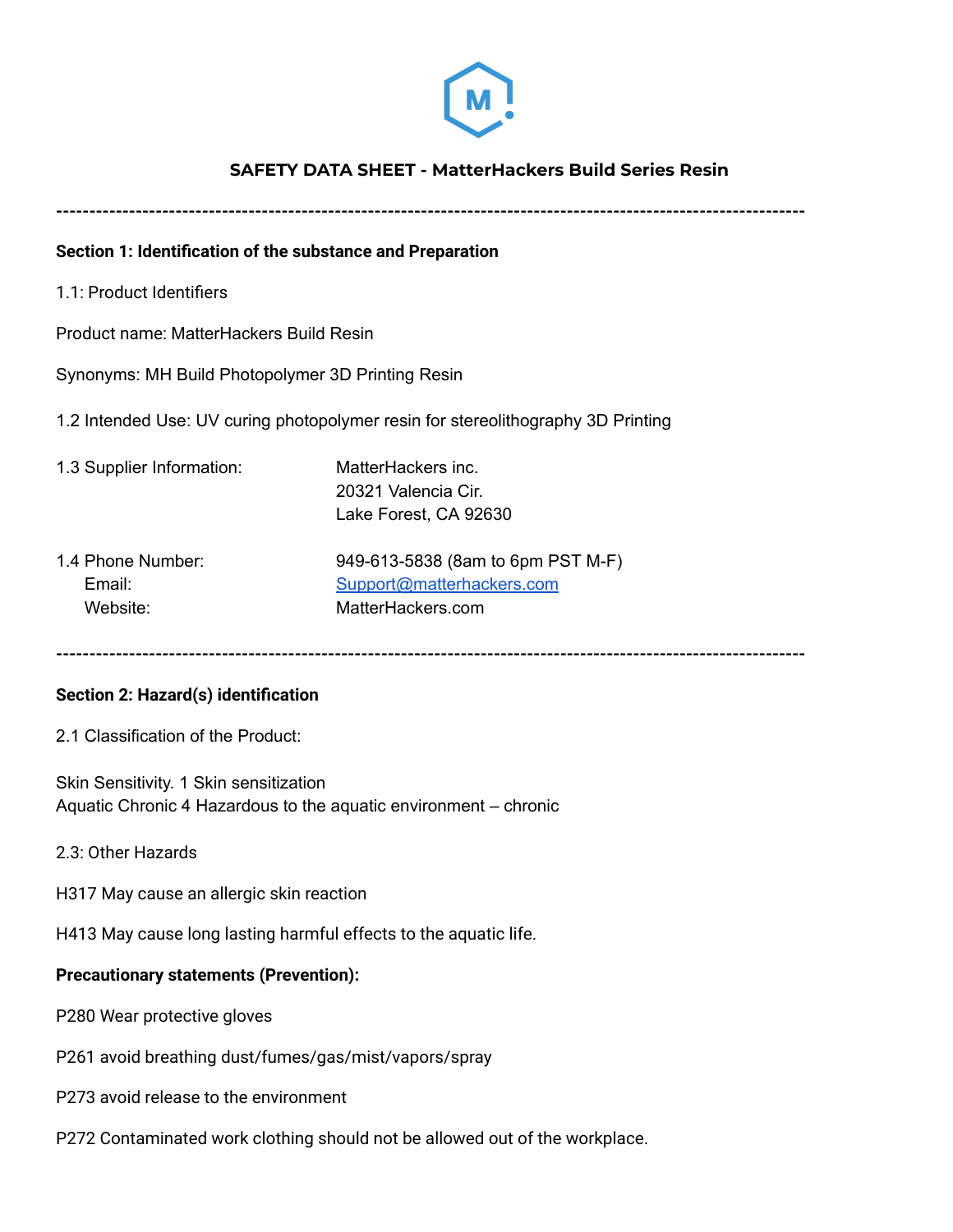P303+P352 IF ON SKIN (or hair): wash with plenty of soap and water

P333+P311 If skin irritation or rash occurs: Call a POISON CENTER or doctor/physician.

P362+P364 Take contaminated clothing and wash before reuse.

Precautionary statements (Disposal):

P501 Dispose of contents/container to hazardous or special waste collection point.

**-----------------------------------------------------------------------------------------------------------------**

# **Section 3: Composition/Information on ingredients**

3.1 Methacrylate ester based monomer and oligomer, colorants, stabilizer and weak photosensitive accelerant.

| <b>HAZARDOUS</b><br>INGREDIENT(S) | CAS No.     | % w/w Classification                                           | H&P phrases |
|-----------------------------------|-------------|----------------------------------------------------------------|-------------|
| Methacrylate Oligomers            | Proprietary | > 90.0<br>Aquatic 4                                            | H413        |
| Photoinitiator                    | Proprietary | < 3.0<br><b>Skin Sensitivity 1</b><br><b>Aquatic Chronic 4</b> | H317; H413  |

**-----------------------------------------------------------------------------------------------------------------**

# **Section 4: First aid measures**

- 4.1 Inhalation: Remove patients from exposure and to fresh air. Obtain immediate medical attention.
- Skin Contact: Remove contaminated clothing and other vestments. Wash skin with soapand warm water. If any irritation or other symptoms occur, seek medical attention immediately.
- Eye Contact: Irrigate with buffered saline eyewash or purified water for a minimum of 15 minutes while holding eyelids apart. After initial irrigation, remove contact lenses if present. Avoid exposure to UV light. Immediately obtain medical attention.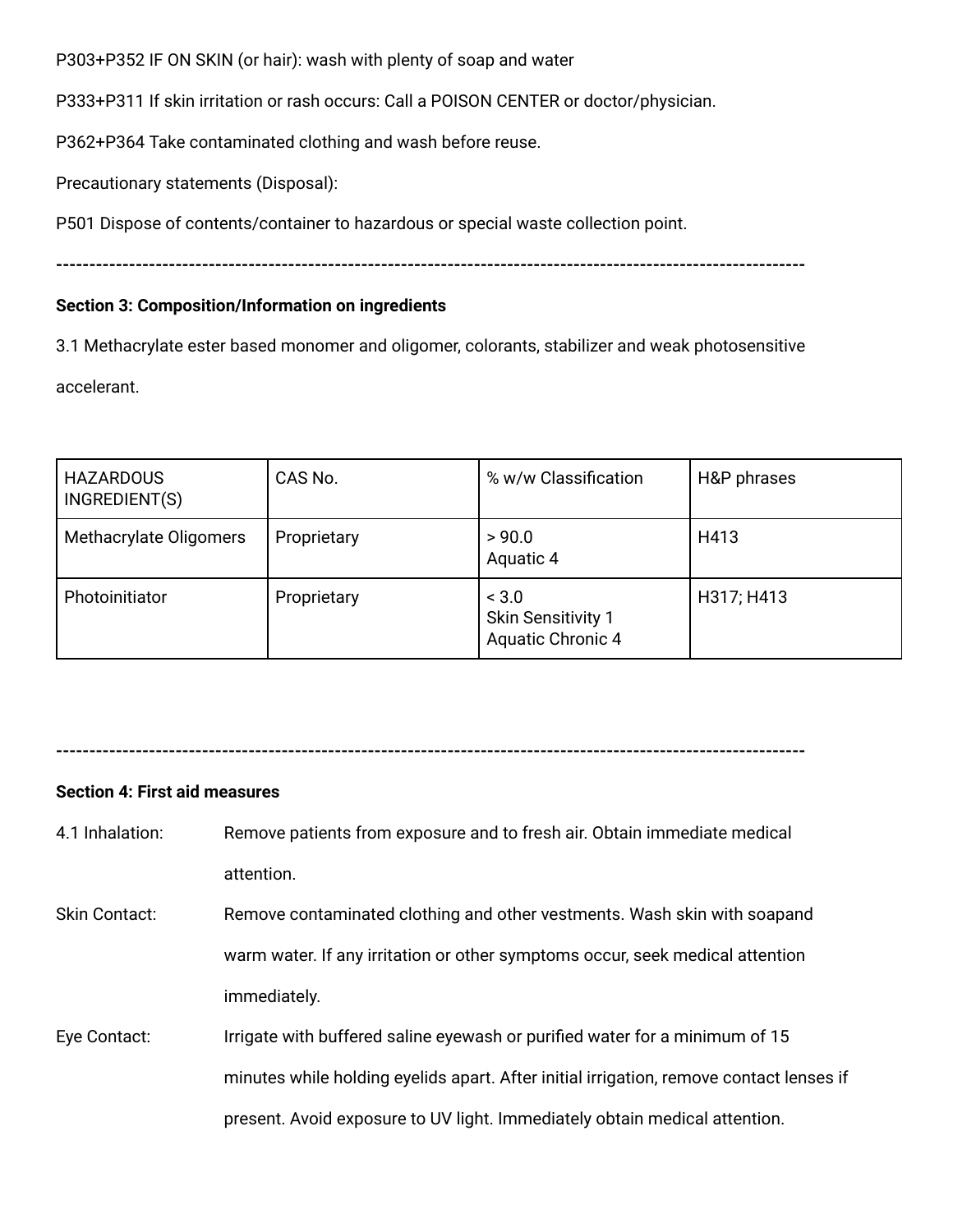Ingestion: Do not induce vomiting. Immediately drink water or milk. Should vomiting occur, continue drinking water or milk. Never give anything by mouth to an unconscious person. Seek medical attention.

**-----------------------------------------------------------------------------------------------------------------**

#### **Section 5: Firefighting measures**

5.1 Extinguishing media: Foam, dry chemicals or CO2

5.2 Special hazards arising from product: Spontaneous polymerization may occur in high temperatures creating additional heat and gas expansion. Closed containers may rupture under uncontrolled polymerization condition. Vapor or smoke is deemed toxic and should be directed away from responders. 5.3 Advice for Firefighters: Full protective gear and breathing apparatus (SCBA /CABA) strongly advised.

**-----------------------------------------------------------------------------------------------------------------**

### **Section 6: Accidental release measures**

6.1 Personal Precautions and Protective

Equipment: Safety glasses with side shields, nitrile gloves and laboratory coat recommended.

6.2 Environmental Precautions: Avoid releases to the environment. Report releases as required by local and national authorities. Use noncombustible absorbent material such as clean sand, earth, diatomaceous earth or non-acidic clay to contain the spill and place into non-absorbent and properly labeled containers appropriate disposal.

**-----------------------------------------------------------------------------------------------------------------**

#### **Section 7: Handling and storage**

7.1 Handling Precautions: Avoid contact with skin, eyes, nose and mouth. Wear gloves of a suitable material, ie. non-porous nitrile or neoprene of at least 3 mil thickness. Change gloves frequently when in prolonged exposure. Wear safety glasses with side shields. Avoid high concentrations of vapor, and atomized mist or dust. Wear a respirator mask with a filter of type A or better when exposed to vapor, mist or dust above the occupational safety limit. Use only in well ventilated areas. Keep away from food, drinks and other products intended for human or animal consumption.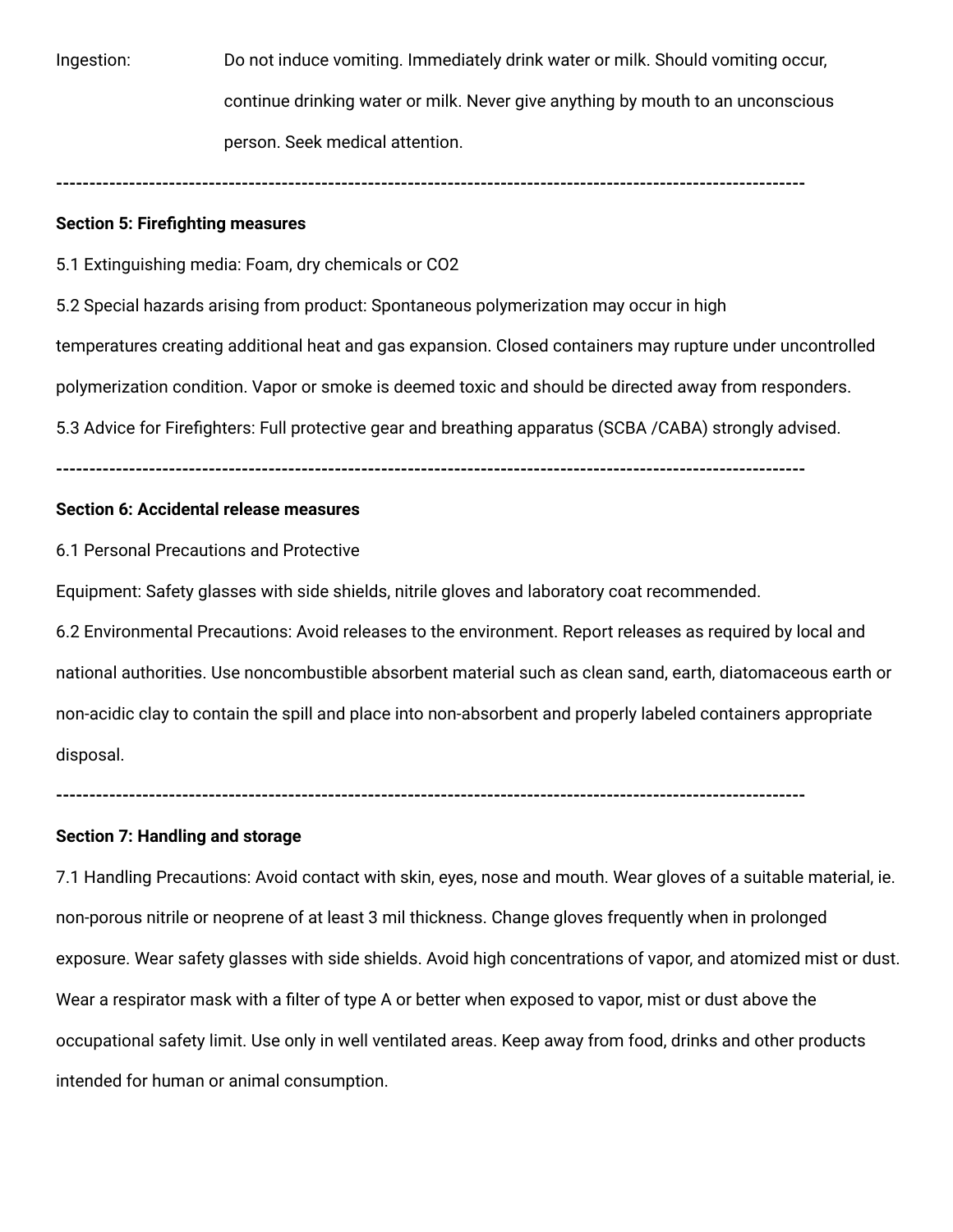7.2 Storage: Store in a dark location that is not below 39 degrees Fahrenheit or (4 degrees Celsius) or above 79 degrees Fahrenheit (26 degrees Celsius). Keep out of reach of children and animals. Keep the container closed to prevent water absorption and/or other contaminants from becoming mixed with the product.

**-----------------------------------------------------------------------------------------------------------------**

#### **Section 8: Exposure controls/personal protection**

8.1 Exposure Limits Values: This product contains no material with occupational exposure limits established by known regulatory agencies.

8.2 Exposure Controls:

**Engineering Controls:** Only use in a well ventilated and climate-controlled environment. Dim or non-ultraviolet light sources are recommended.

**Respiratory Protection:** Avoid breathing processing vapor, mist or dust. Use a NIOHS approved respiratory protection equipment appropriate for this material.

**Eye Protection:** Wear tight fitting chemical goggles with side shields. When splashing or misting is likely it is recommended to wear a full-face shield in addition.

**Skin Protection:** Wear gloves of an appropriate material. Nitrile or neoprene gloves of 3 mil or better strongly recommended. Change gloves frequently during prolonged exposure. When splashing or misting is likely, use of a non-porous apron or lab coat is recommended. Always wash hands and exposed skin after handling products. **General Environmental Considerations:** To prevent cross contamination or contact contamination with unintended surfaces and equipment, work area should be regularly cleaned of drips, spills and films of product.

**-----------------------------------------------------------------------------------------------------------------**

#### **Section 9: Physical and chemical properties**

Color: Clear to opaque Physical state: viscous liquid Odor: Slightly fruity and ester like pH: Not applicable Boiling point: >100°C

Melting point: Not applicable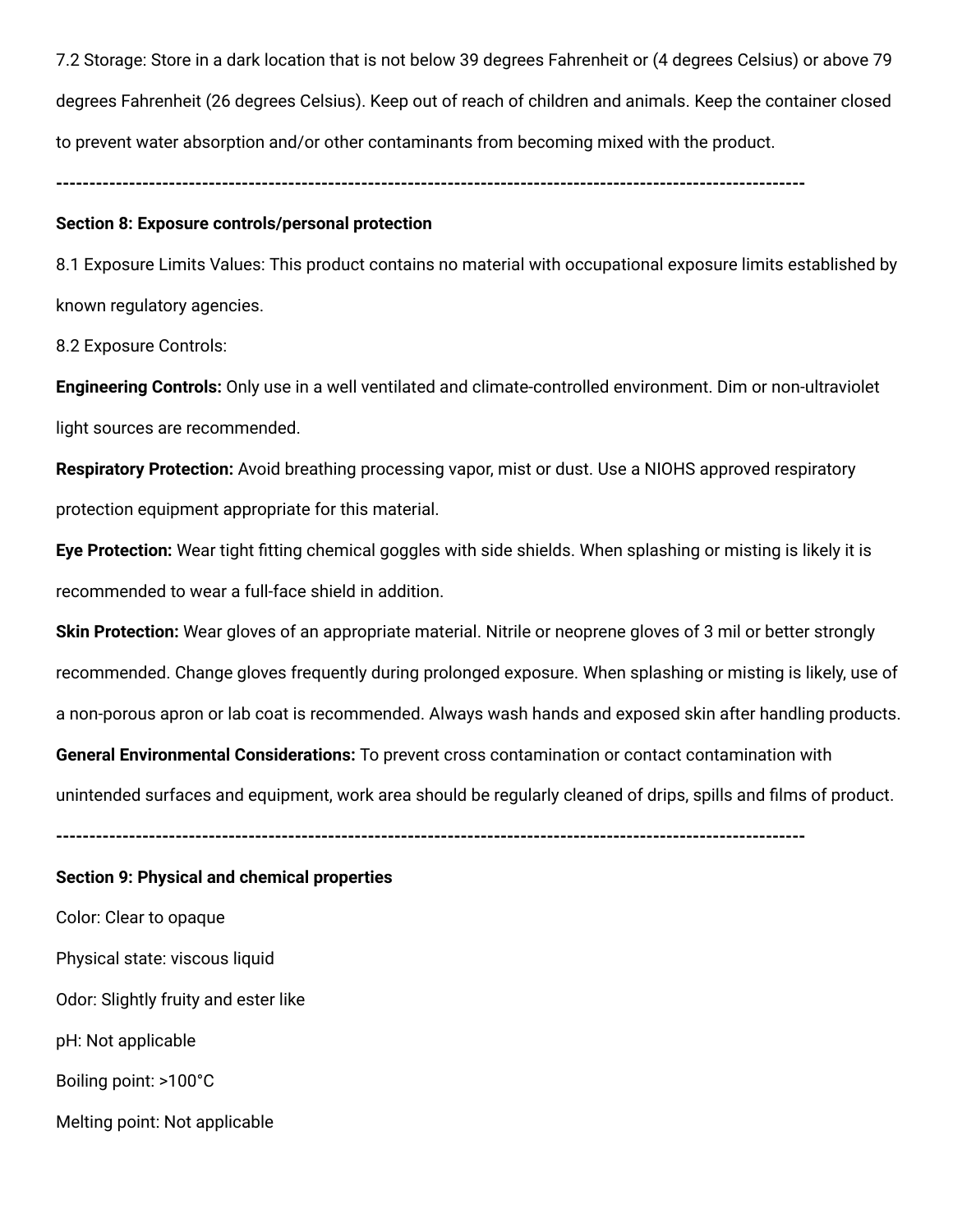Flash point: >93°C Flammable limits (LFL): Not applicable Auto ignition temperature: No data available Explosive properties: Not applicable Oxidizing properties: Not applicable Vapor pressure: No data available Relative density: 1.07-1.15 (water = 1) Solubility: Good solubility with most organic solvents Water solubility: Slightly soluble Viscosity: 800-1500 mPa•s

#### **Section 10: Stability and reactivity**

10.1 Stability: Product has been stabilized and is stable at specified environmental conditions inside of the expiration date. Prolonged exposure to heat and or UV light will cause polymerization.

**-----------------------------------------------------------------------------------------------------------------**

10.2 Conditions to avoid: Heat, flames, sparks, sunlight, strong UV sources

10.3 Hazardous reactions: None under normal conditions

10.4 Incompatible materials: Strong oxidizers, acids and bases.

**-----------------------------------------------------------------------------------------------------------------**

### **Section 11: Toxicological information**

Inhalation: No data available

Eye contact: High vapor concentration may cause irritation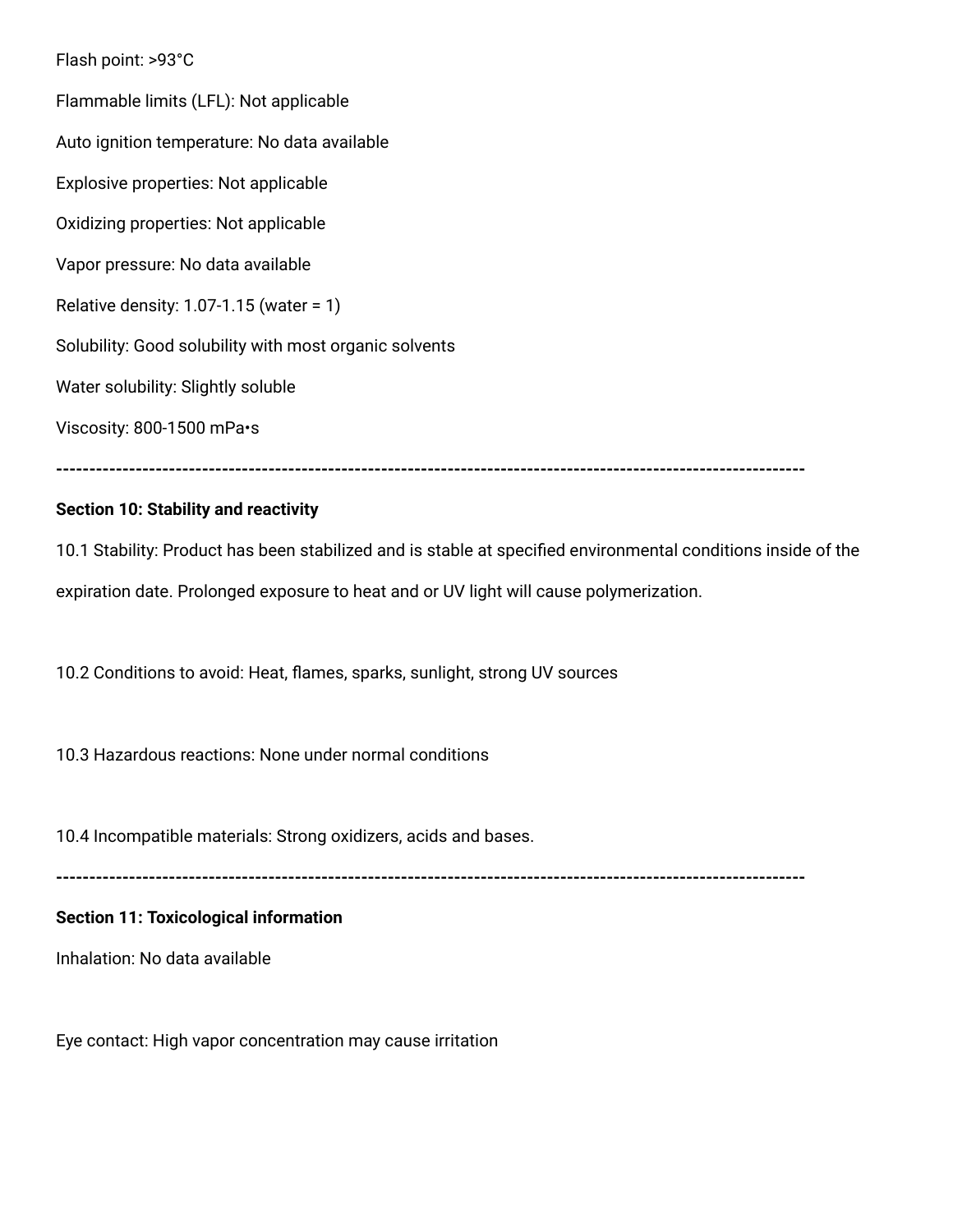Skin contact: May cause sensitizing reaction and or irritation. Repeated or prolonged exposure may cause dermatitis

Ingestion: Low oral toxicity. Ingestion may cause irritation of the gastrointestinal

track

**-----------------------------------------------------------------------------------------------------------------**

# **Section 12: Ecological information**

12.1 Environmental Fate & Pathway: Liquid is toxic to aquatic life. Liquid products have low volatility and are slightly soluble in water. It also has low potential for bioaccumulation.

12.2 Environmental Exposure Controls: Product should never be allowed into sewer or runoff drainage systems

**-----------------------------------------------------------------------------------------------------------------**

# **Section 13: Disposal considerations**

13.1 Waste Treatment Methods: Dispose of this product in accordance with all applicable laws and regulations.

Incinerate, recycle (fuel blending) or reclaim may be preferred methods when conducted in accordance with

federal, state and local regulations.

**-----------------------------------------------------------------------------------------------------------------**

# **Section 14: Transport information**

UN No.: Not regulated

DOT Not regulated

TDG Not regulated

IATA Not regulated

IMDG Not regulated

ADR Not regulated

**-----------------------------------------------------------------------------------------------------------------**

# **Section 15: Regulatory information**

15.1 Safety, health & environmental regulations/legislation Chemical Safety

assessment